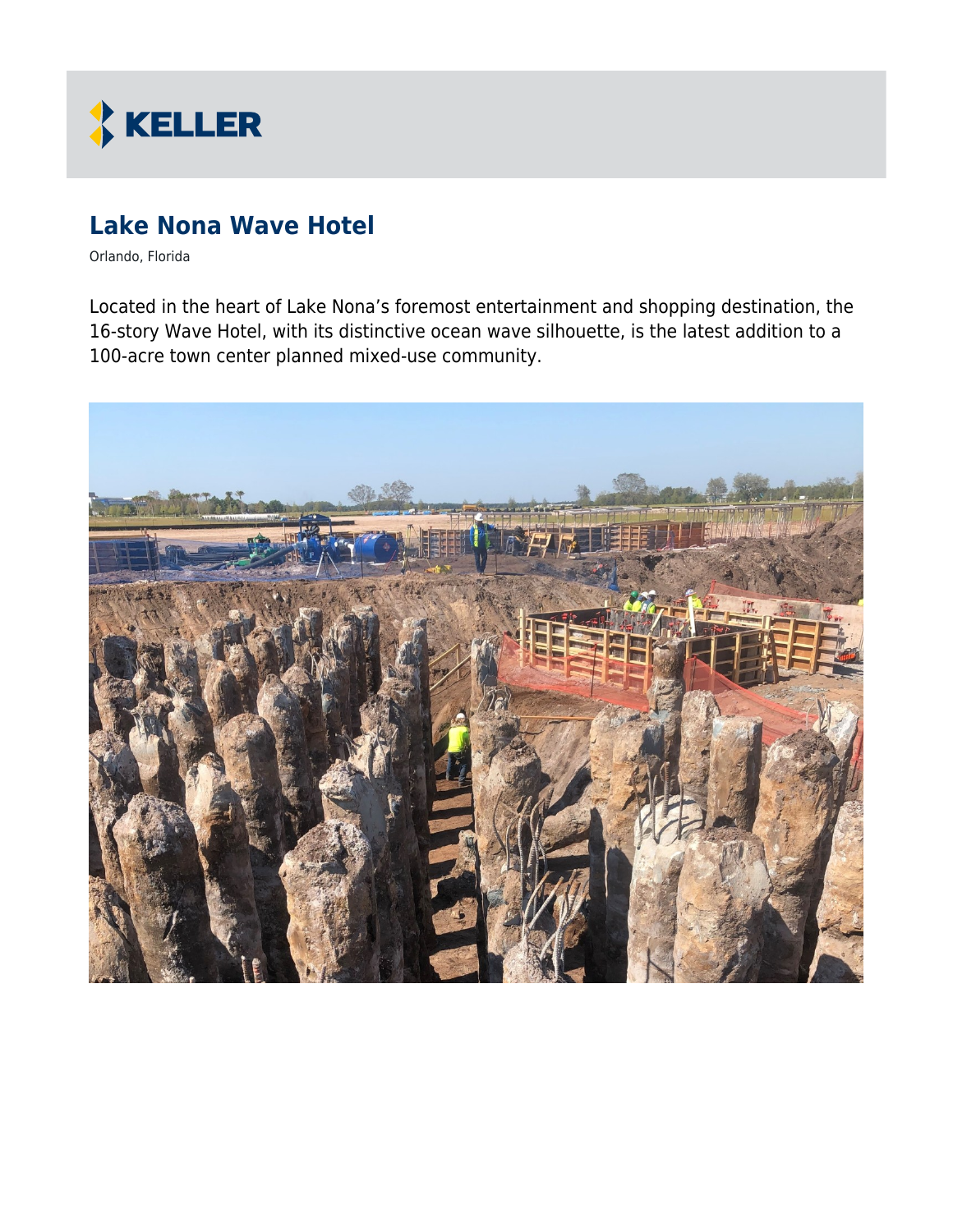### **The project**

The 56,000 sq. ft building site is underlain by up to 40 ft of loose, silty sands overlying 20 ft of compressible clay/clayey sand. A 5 ft stratum of firm clay lies between the compressible material and 35 ft of medium dense sands. Given this profile, combined with large building loads, the project geotechnical engineer recommended continuous flight auger (CFA) piles to transfer the loads to a more competent bearing stratum. Keller submitted a value-engineered alternative of displacement CFA piles rather than conventional CFAs. The enhanced soil/pile skin friction and improved soil density between piles generated by the displacement pile technique results in the development of a higher capacity pile over a shorter pile length.

#### **The challenge**

Large column loads and soft, compressible soils would result in unacceptable differential settlements if not addressed

• Seven weeks were allowed for completion of the foundation system

### **The solution**

Early in the overall project schedule, Keller had installed and load-tested side-by-side groups of sacrificial conventional auger cast and displacement CFA piles to verify design assumptions and demonstrate the economic and technical advantages of displacement piles.

A total of 387, 18-in. diameter, reinforced production piles were subsequently installed on 4.5-ft centers beneath columns and wall footings. Piles extended to a depth of 80 ft, terminating 30 ft above the design depth for conventional auger cast piles, and were constructed using a fully instrumented drill and grout pump. Keller also utilized a data acquisition system to measure the grout pressure remotely at the base of the drill tooling.

The foundation system was completed in five weeks, two weeks less than the allowable timeframe, and resulted in savings to the owner of \$200,000 over the original conventional CFA design.

## **Project facts**

**Owner(s)** Tavistock Development Company

**Keller business unit(s)** Keller

**Main contractor(s)** Balfour Beatty

**Solutions** Deep foundations

**Markets** Commercial

**Techniques** Displacement CFA piles